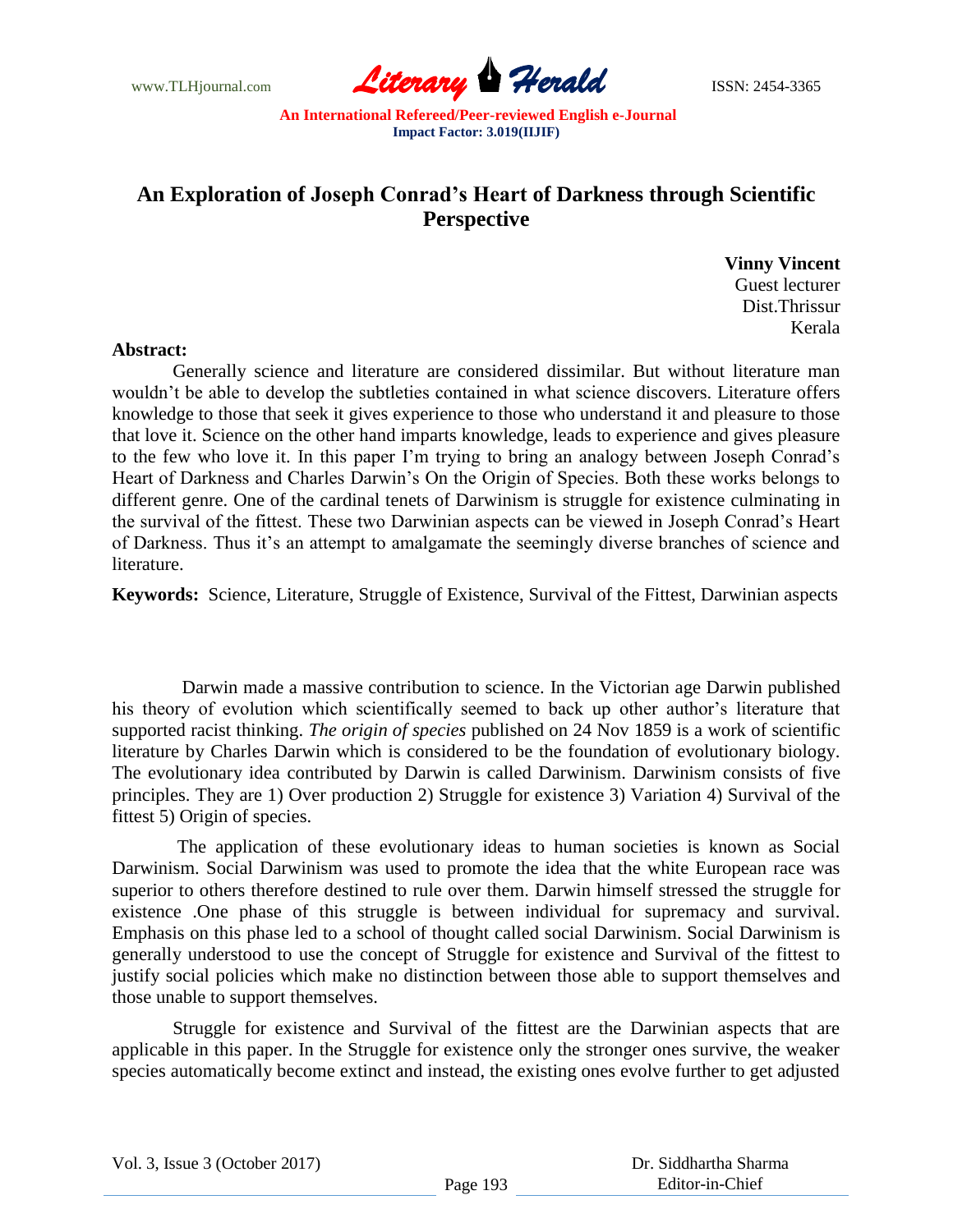www.TLHjournal.com **Literary Herald Herald ISSN: 2454-3365** 

to their natural surroundings and environment. Survival of the fittest refers to a situation in which only the strongest people or things continue to live or be successful while the others die or fail.

Conrad was a man with a simple philosophy and a straight forward moral vision. His life at sea and in foreign ports furnished the background for his works. His major interest was the human condition and the individual's struggle with good and evil. He wrote novels and stories often with a different setting that depicts trials of the human spirit in the midst of an indifferent universe.

*Heart of Darkness* is considered to be one of the great novellas in English language. It investigates the dark self of the human being. The story of *Heart of Darkness* (1899) by Joseph Conrad narrates the maddening horrors and sensations which Marlow experience and which Conrad too must have experienced during his stay in Congo. Apparently the white men go to Africa on a civilizing mission. Their mission is to take the light of religion and civilization to the natives of Africa who are barbarians with no ideas religion, or human value. But in reality they are exploiters and colonizers.

Here there are two types of struggle .The struggle between two races and the struggle between man and nature. The whites and blacks are the two races. The white's greed cruelty and savagery are fully exposed and condemned. In their struggle with the blacks, the blacks were the race who survived Heart of Darkness explores the issues surrounding imperialism in complicated ways.

> As species of the same genius have usually though by no means invariably some similarity in habits and constitution and always in structure the struggle will generally be more severe between species of the same genus, when they come into competition with each other than between species of distinct genera.

## (Darwin 77)

The next struggle is between Kurtz and the environment in Congo. Nature is something which passes out evil from it and enters the human heart. The entire atmosphere gets charged with a sense of impending disaster. The very hills and forests convey a suggestion of something sinister and distinctive and waiting for an opportunity. But even in the environment Kurtz survived.

 Kurtz is the central fictional character in Joseph Conrad's novella *Heart of Darkness*. He is an orator, writer, poet, musician, artist, politician, ivory producer and chief agent of the ivory company's inner station at Stanley falls. The time, nature and its many manifestation themselves become the sources and the symbols of evil. When he arrived at the heart of darkness the evil in him comes out. Kurtz became a thief, murderer, raider band and persecutor. He considers himself to be a god. He monopolizes his position as a demigod among native Africans.

The nature –background to the *Heart of Darkness* provided by the wild of the tropics. The tropical forest of Congo, its enormous rivers, its wilderness, its dense sky touching the trees, its unbroken silences will make an overhanging brooding spirit, filling with terror and a sense of doom in the entire story. Marlow attributes his weakness not to Kurtz himself but to nature.

The inter-relationship between man and environment is very complicated due to man's

Vol. 3, Issue 3 (October 2017)

 Dr. Siddhartha Sharma Editor-in-Chief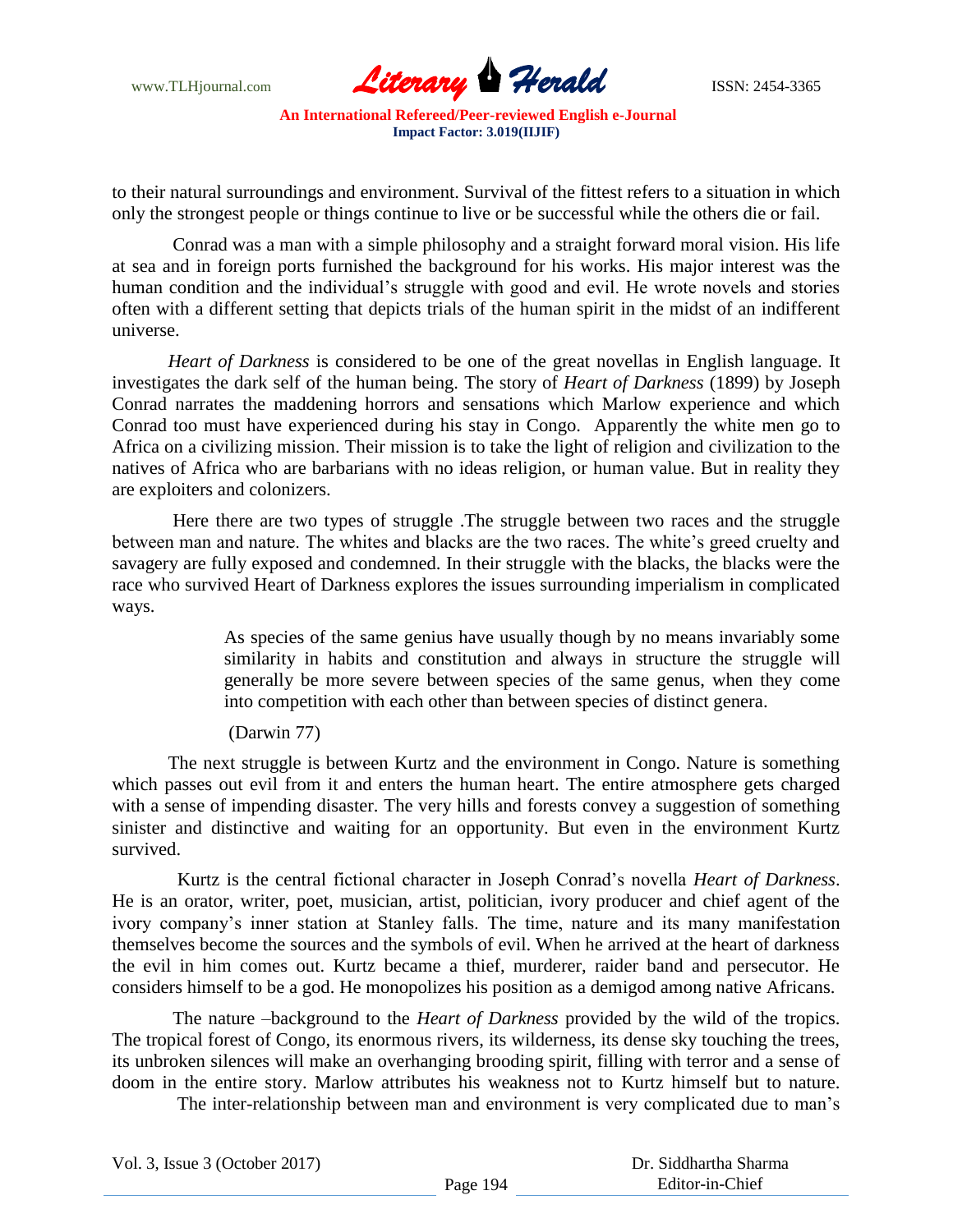

laborite learned behavior culture. Culture has helped man to survive at any place of the world. Man is controlling environment and harnessing nature to his own benefit. To a great extend such changes in environment brought out by man have considerable effects on the biology of man and his evolution.

> But the wilderness has found him out early and had taken on him a terrible vengeance for the fantastic invasion. I think it had whispered to him things about himself which he didn't know things of which he had no conception till he took counsel with his great solitude and the whisper had proved irrestibly fascinating. I echoed loudly within him because he has hollow at the core. (Conrad 110)

Exploitation of nature by man sometimes creates such condition that many life forms formerly beneficial to man's survival became extinct thereby affecting man himself. The nature had not only withered his body, but also his mind replacing his civilizing conceptions with native, wild and heathenish beliefs. It had stripped his soul bare of the layers, civilization had lain upon it, thus exposing the elemental man beneath illustrating his fundamental kinship with the natives.

> The wilderness had patted him on the head and behold it was like a ball, an ivory ball. It had taken him, loved him, embraced him, got into his veins, consumed his flesh and sealed his sol to its own by the inconceivable ceremonies of some devilish initiation. He was a spoiled and pampered favorite. (120)

The change in Kurtz's thoughts from idealism to cold, realistic brutality is indicative of Conrad's philosophy that evil pervade the world, man can protect himself from the taint of this evil, if he possesses such basic virtues as fidelity, truth, honesty, dedication and natural kindness. The evil pervading the world takes myriad forms. In the strange isolated world of the African jungle, Kurtz is stripped of the idealism bred in him by the civilization of Europe.. Kurtz's contact with evil in this form corrupts in his mind and deprives him of the veneer that civilization has put upon his inborn instincts.

 Darwin noticed that, the number of given species remains more of less constant because many individuals in every species do not survive because of various factors. The individuals have to struggle for existence. Those who are better equipped are selected by nature and thereby they survive. This is known as the law of survival of the fittest.

The jungle corrupts Kurtz's mind; destroy the last vestige of morality that civilization has taught him, implants in its place a more terrible code, the code of exterminating one's enemies and regarding oneself as an absolute monarchy a divinity. Critics contend that by contrasting the harmony that exists between the native Africans and their natural environment with the lazy, brutish grotesque white imperialist in Africa, Conrad proves that it is the Africans who are the fittest to survive in their native land and that Darwin's theory was infact never intended to be applied to races or nations.

 In Conrad's *Heart of Darkness* the idea of Darwinism is evident through a contrast of the setting and the main character Kurtz. *Heart of Darkness* itself does not present an argument for or against the existence of Darwinism. Conrad attempt to show that Social Darwinism served

|  |  |  |  | Vol. 3, Issue 3 (October 2017) |  |
|--|--|--|--|--------------------------------|--|
|--|--|--|--|--------------------------------|--|

 Dr. Siddhartha Sharma Editor-in-Chief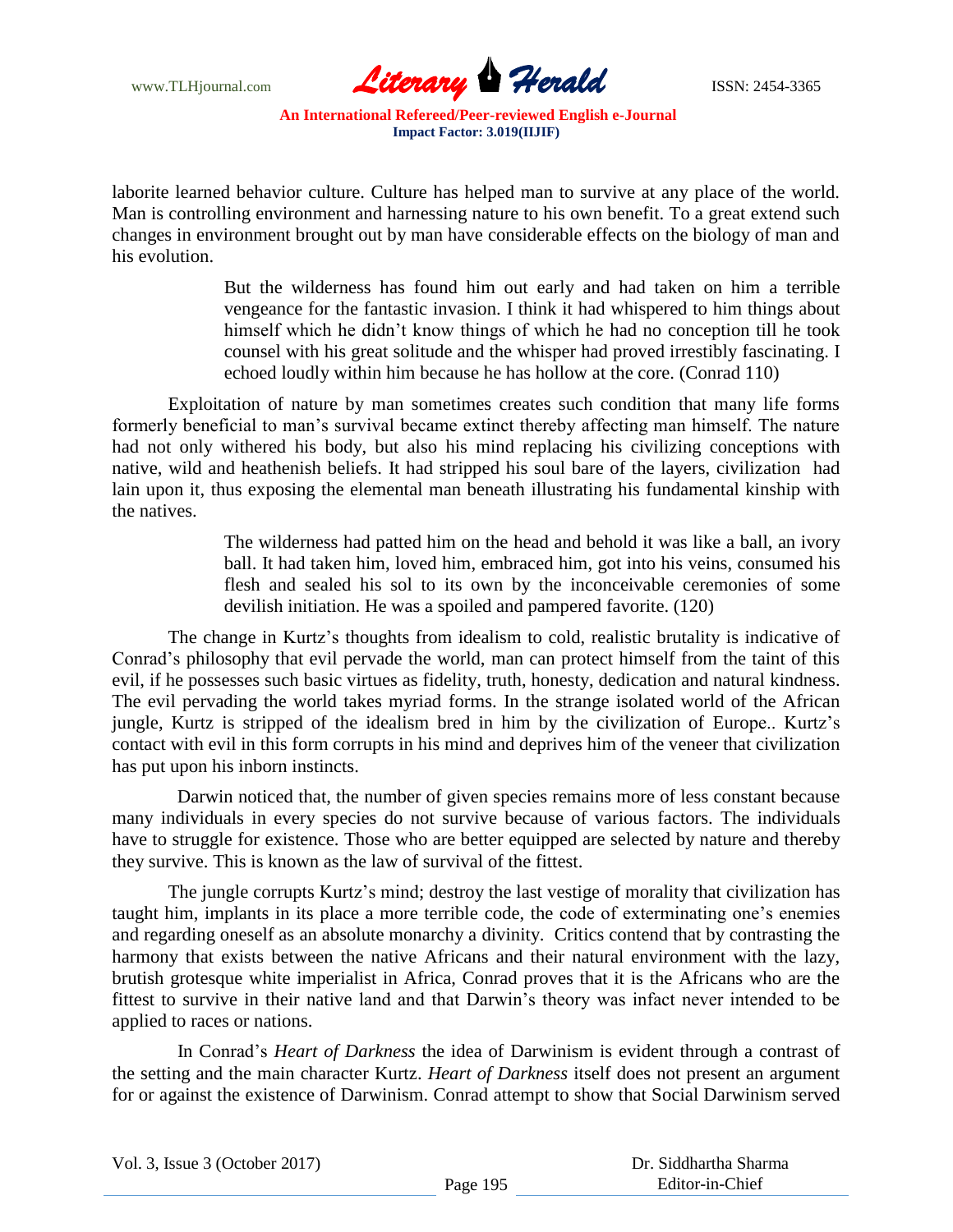

to justify European exploitation of Africa and other areas of the world by purporting that the indigenous people were in need of the superior technological and religious knowledge of Europe.

Africa itself with its forest, its heat and its mysteries is only of the larger darkness which is in the heart of man. The wilderness is very significant in heart of darkness .It is not only the backdrop against which the action of the story takes place, but also a character of the story in or of itself. Kurtz transforms into a different person as a response to the stimulus of his environment. While evolution occurs over several generations, Kurtz can be seen as a metaphor to the overall process of evolution

 It is this lust and greed or wealth led to the intraspecific struggle that is the competition between the individual of same species. Here the greedy people were the whites. It is the white invaders who are almost without exception, embodiments of blindness, selfishness and cruelty. The white exploited the natives for their own gain and want only to kill and destroy them. The stronger one survives and weaker one diminishes. Here it is the Africans who were the survivors

Kurtz who came to Congo with a good intension changed into a beast. There is evil exist in every human being. At the right environment the evils in the heart will come. Here the nature in Africa itself responsible for this .Conrad states that darkness is not strictly limited to a continent. Darkness of humanity can appear anywhere. Just like Kurtz, darkness can infect the soul of any person.

 It is difficult to exist there. Man like Kurtz can't live there. But he by accepting the evil spirit survived there. The natives there considered him as God. He misused this fear and adoration for evil needs. The jungle of Africa presents new challenges to the Europe and capitalists. Those who cannot undergo the necessary changes are not able to stay and adapt; those who do like Kurtz adapt successfully and become different people.

Literature is just varied and expansive as science is. There are hundreds of styles, millions of authors and thousands of language which make up literature. Instead of different fields, as in science there are different genres. A scientist could ask what if and logically and scientifically follow his what if through. A writer could ask the same and use his imagination, knowledge and perhaps a little research to guide his imagination. Literature and science are similar.

In Conrad's *Heart of Darkness*, the idea of Darwinism is evident through a contrast of the setting and the main character Kurtz. Struggle for existence and Survival of the fittest are the two aspects which are applicable in the Victorian novel *Heart of Darkness*. *Heart of Darkness* was one among the books which help to define the theory of Darwinism within the context of the novel. Conrad recognized the existence of social Darwinism. There is an influence of Darwinism in Joseph Conrad's *Heart of Darkness.*